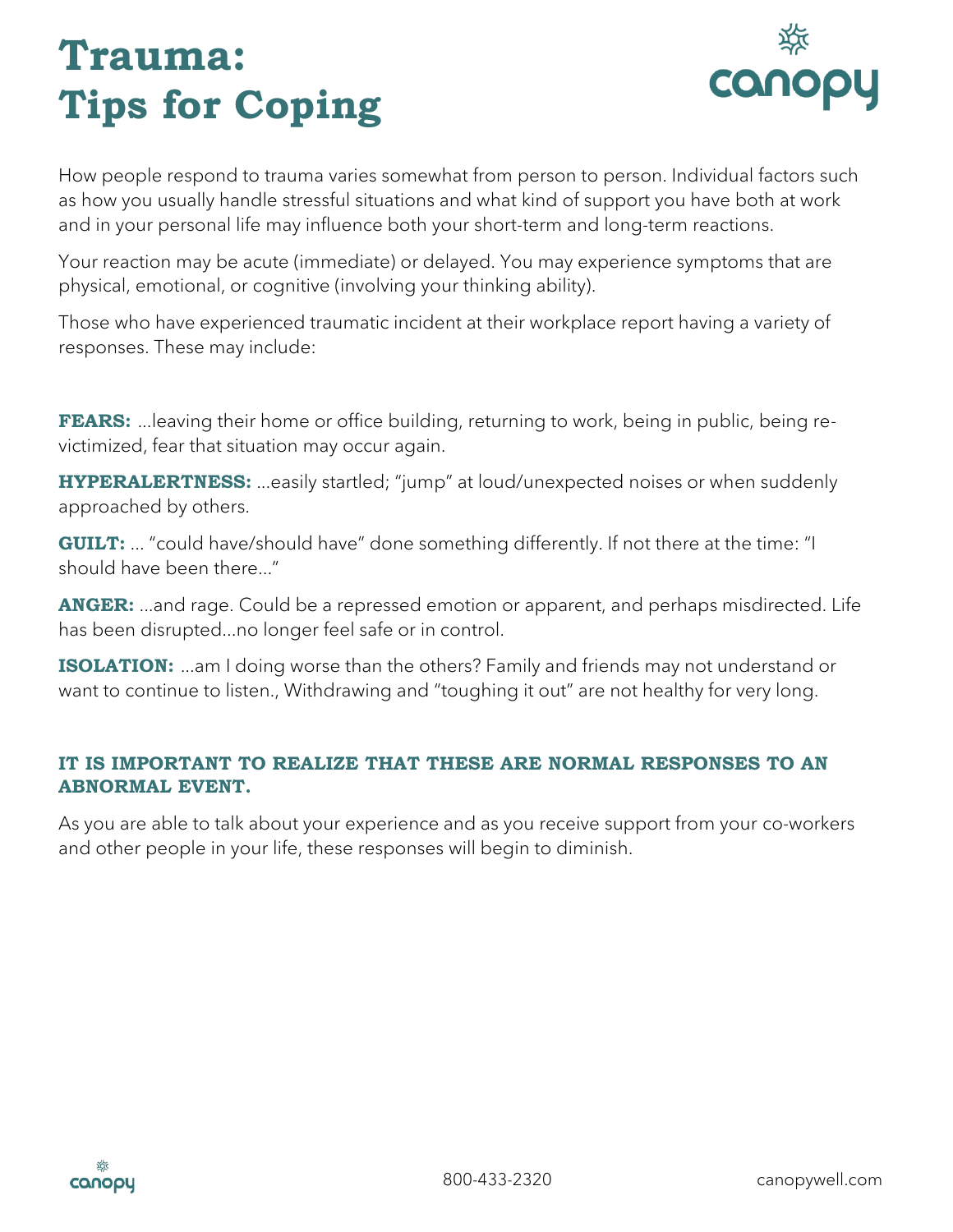# **Trauma: Tips for Coping**



## **COPING WITH THE AFTERMATH OF TRAUMA**

Awareness and understanding are crucial in beginning to deal effectively with this event in your life. You can begin by being aware that you will react to some degree, perhaps in some of the ways described below. Remember that your reactions are normal.

| PHYSICAL             | <b>EMOTIONAL</b>       | <b>COGNITIVE</b>            |
|----------------------|------------------------|-----------------------------|
| Nausea/sweating      | Crying                 | Impaired thinking           |
| <b>Dizziness</b>     | Anxiety/fear           | Difficulty making decisions |
| Increased heart rate | Grief                  | Short-term memory problems  |
| Hyperventilation     | Lost/isolated feelings | Intrusive thoughts/memories |
| Sleep disruption     | Withdrawal             | Poor attention              |
| Headaches            | Anger/irritability     | Forgetfulness               |
| Stomach discomfort   | Numbness               |                             |
| Fatigue/exhaustion   | Overwhelmed            |                             |

#### **COMMON RESPONSES FOLLOWING A TRAUMATIC EVENT**

### **WHAT TO DO FOR YOURSELF:**

- Take care of yourself physically and emotionally. Pay attention to your need for good nutrition and adequate sleep. Monitor and curtail your intake of alcohol and caffeine.
- Get a medical examination if you have not had one recently or if you are experiencing insomnia, fatigue, change in appetite or other physical symptoms.
- A moderate physical exercise program is one way to work out those anxious or angry feelings. A massage can be comforting and a release for feelings. Exercise alternated with relaxation will help physical reactions.
- Remember that you are experiencing normal reactions to an abnormal situation.
- Be aware of messages you may be giving yourself by the words you use. You are not "falling apart", or "going to pieces"; you are not "weak". You are experiencing normal responses to an abnormal event.